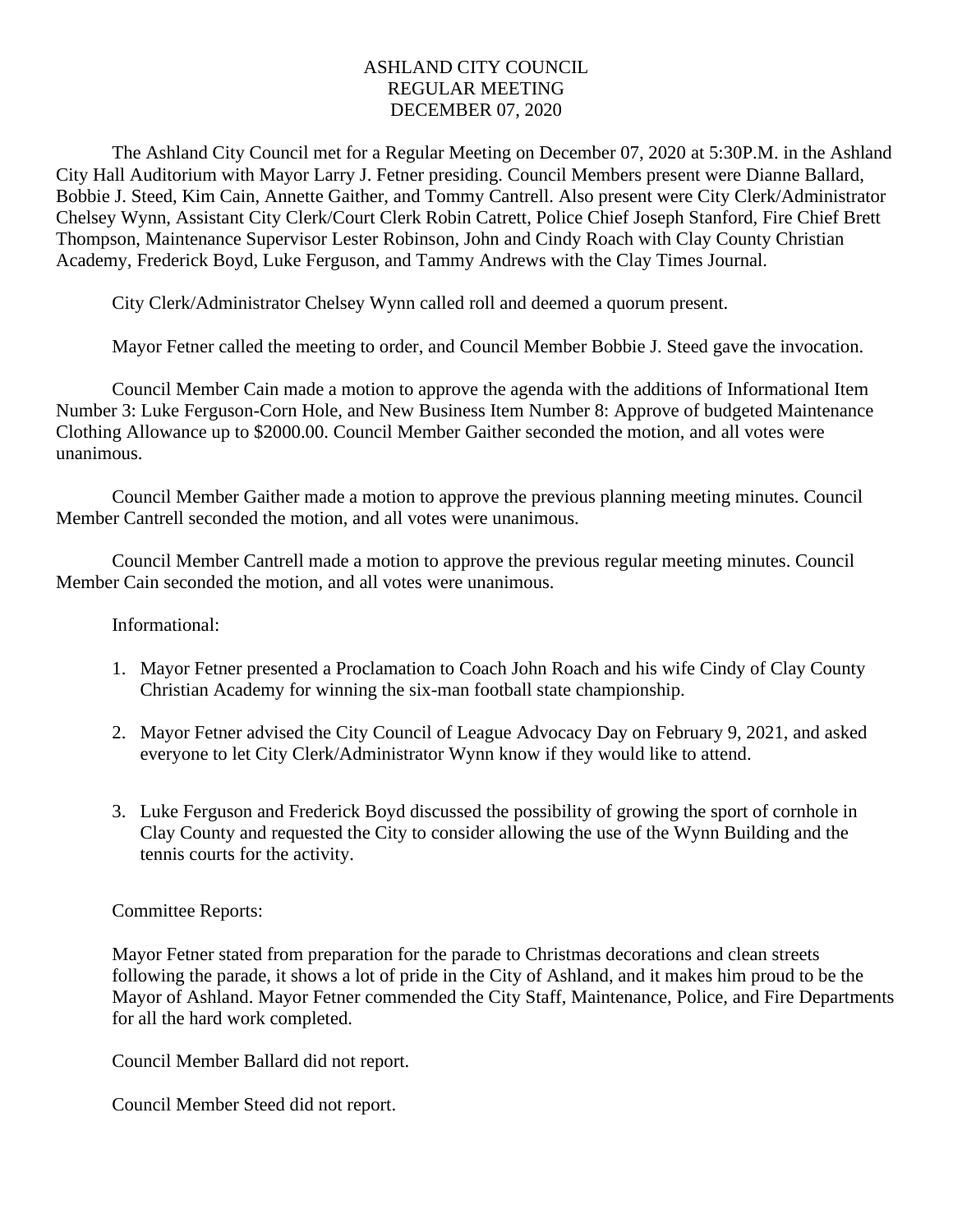## 12.07.2020 Page 2

Council Member Gaither thanked everyone for their work on the Christmas Parade and preparation leading up to the parade.

Council Member Cantrell did not report.

City Clerk/Administrator Wynn did not report.

Fire Chief Thompson reported on agenda item number 4 by advising the equipment would be three chainsaws and four blowers. The items will be paid from the Fire Department Tax Fund. Chief Thompson thanked everyone for helping with the Christmas Parade.

Police Chief Stanford reported on agenda item number 6 by advising it has been several years since the department purchased jackets for the employees.

Maintenance Supervisor Robinson reported the sewer portion of CDBG has begun, and preconstruction on the paving portion should be next week. Supervisor Robinson also advised another street sweeper will be available at J.M. Wood Auction and asked permission to utilize the funds previously approved by the City Council should the opportunity to purchase arise. (Everyone agreed the previously approved funds could be utilized). Supervisor Robinson also advised a tree will be cut down by Alabama Power on Tuesday, December 08, 2020 on 2<sup>nd</sup> Ave North and requested assistance from the Police Department for traffic control.

New Business:

Council Member Cantrell made a motion approving to pay the current bills received since the last regular meeting in the amount of \$18,316.54. Council Member Ballard seconded the motion, and all votes were unanimous.

Council Member Gaither made a motion approving to purchase ammunition from Gulf State Distributors for the Police Department at a total cost of \$1,264.00 (handgun and patrol rifle ammunition). Council Member Cain seconded the motion, and all votes were unanimous.

Council Member Cain made a motion approving the lease agreement with Scotty Parker. Council Member Gaither seconded the motion, and all votes were unanimous.

Council Member Cantrell made a motion approving to purchase equipment for the Fire Department from Ag-Pro at a total cost of \$1,406.47 (paid from Fire Department Tax Fund). Council Member Gaither seconded the motion, and all votes were unanimous.

Council Member Cain made a motion approving to give Officer Adam Otwell an evaluation-based raise to Range 14 Step 2 effective December 11, 2020. Council Member Gaither seconded the motion, and all votes were unanimous.